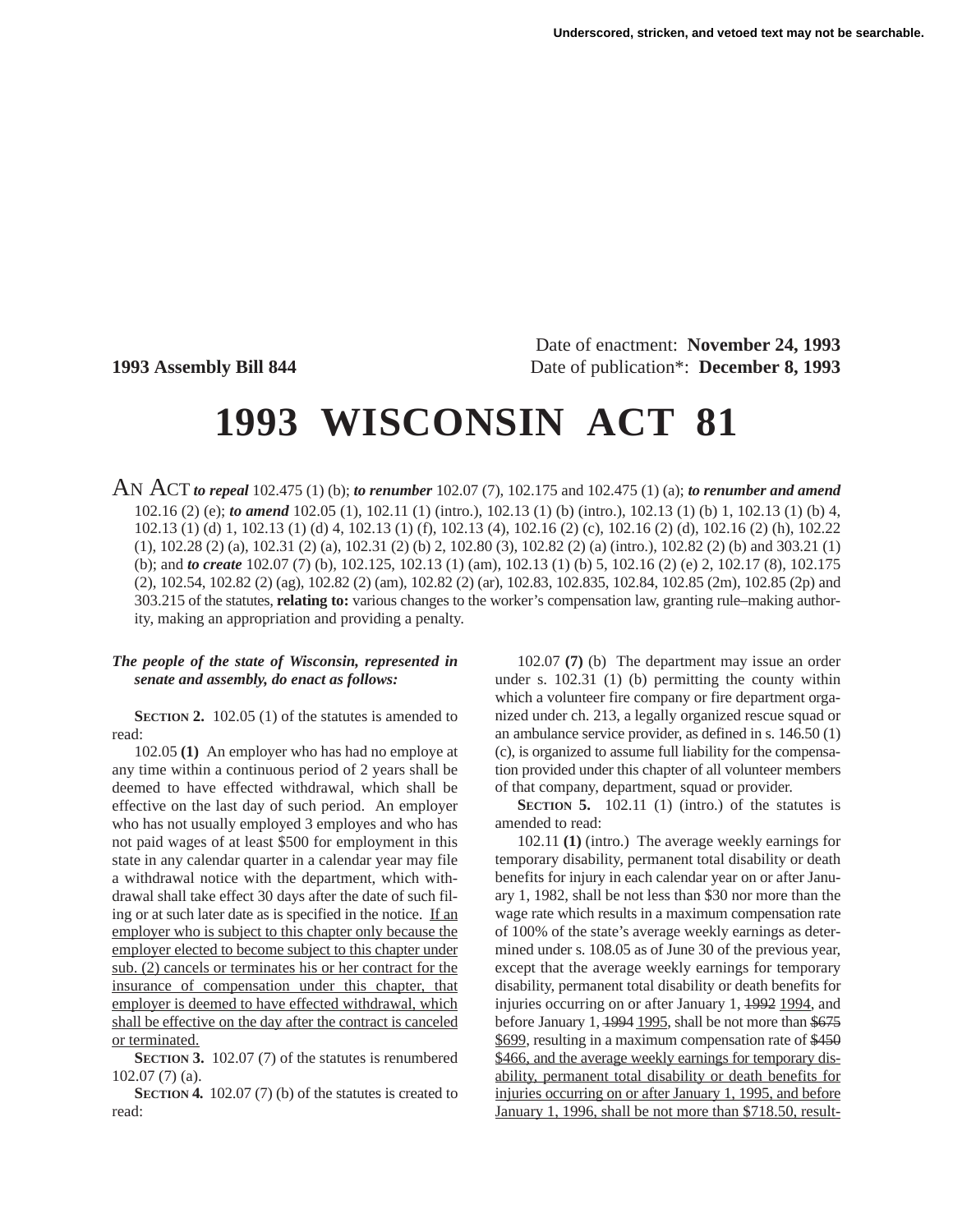ing in a maximum compensation rate of \$479. The average weekly earnings for permanent partial disability shall be not less than \$30. The average weekly earnings and, for permanent partial disability for injuries occurring on or after January 1, 1992, shall be 1994, not more than \$216 \$237, resulting in a maximum compensation rate of \$144. The average weekly earnings \$158, and, for permanent partial disability for injuries occurring on or after January 1, 1993, shall be 1995, not more than \$228 \$246, resulting in a maximum compensation rate of \$152 \$164. Between such limits the average weekly earnings shall be determined as follows:

**SECTION 6.** 102.125 of the statutes is created to read:

**102.125 Fraudulent claims reporting and investigation. (1)** If an insurer or self–insured employer has evidence that a claim is false or fraudulent in violation of s. 943.395 and if the insurer or self–insured employer is satisfied that reporting the claim to the department will not impede its ability to defend the claim, the insurer or self–insured employer shall report the claim to the department. The department may require an insurer or self–insured employer to investigate an allegedly false or fraudulent claim and may provide the insurer or self–insured employer with any records of the department relating to that claim. An insurer or self–insured employer that investigates a claim under this subsection shall report on the results of that investigation to the department. If based on the investigation the department has a reasonable basis to believe that a violation of s. 943.395 has occurred, the department shall refer the results of the investigation to the district attorney of the county in which the alleged violation occurred for prosecution.

**(2)** Annually, the department shall submit a report to the appropriate standing committees under s. 13.172 (3) and the governor detailing, for the previous year, the number of reports under sub. (1) that the department received, the number of referrals for prosecution that the department made and the results of those referrals.

**SECTION 7.** 102.13 (1) (am) of the statutes is created to read:

102.13 **(1)** (am) When compensation is claimed for loss of earning capacity under s. 102.44 (2) or (3), the employe shall, on the written request of the employe's employer or insurer, submit to reasonable examinations by vocational experts provided and paid for by the employer or insurer.

**SECTION 8.** 102.13 (1) (b) (intro.) of the statutes is amended to read:

102.13 **(1)** (b) (intro.) An employer or insurer who requests that an employe submit to reasonable examination under par. (a) or (am) shall tender to the employe, before the examination, all necessary expenses including transportation expenses. The employe is entitled to have a physician, chiropractor, psychologist or podiatrist provided by himself or herself present at the examination and to request and receive a copy of all reports of the

## – 2 – **1993 Assembly Bill 844**

examination that are prepared by the examining physician, chiropractor, psychologist or, podiatrist or vocational expert. The employe is also entitled to have a translator provided by himself or herself present at the examination if the employe has difficulty speaking or understanding the English language. The employer's or insurer's written request for examination shall notify the employe of all of the following:

**SECTION 9.** 102.13 (1) (b) 1. of the statutes is amended to read:

102.13 **(1)** (b) 1. The proposed date, time and place of the examination and the identity and area of specialization of the examining physician, chiropractor, psychologist or, podiatrist or vocational expert.

**SECTION 10.** 102.13 (1) (b) 4. of the statutes is amended to read:

102.13 **(1)** (b) 4. The employe's right to request and receive a copy of all reports of the examination that are prepared by the examining physician, chiropractor, psychologist or, podiatrist or vocational expert.

**SECTION 11.** 102.13 (1) (b) 5. of the statutes is created to read:

102.13 **(1)** (b) 5. The employe's right to have a translator provided by himself or herself present at the examination if the employe has difficulty speaking or understanding the English language.

**SECTION 12.** 102.13 (1) (d) 1. of the statutes is amended to read:

102.13 **(1)** (d) 1. Any physician, chiropractor, psychologist or, podiatrist or vocational expert who is present at any examination under par. (a) or (am) may be required to testify as to the results thereof.

**SECTION 13.** 102.13 (1) (d) 4. of the statutes is amended to read:

102.13 **(1)** (d) 4. The testimony of any physician, chiropractor, psychologist or podiatrist, who is licensed to practice where he or she resides or practices in any state and the testimony of any vocational expert may be received in evidence in compensation proceedings.

**SECTION 14.** 102.13 (1) (f) of the statutes is amended to read:

102.13 **(1)** (f) If an employe claims compensation under s. 102.81 (1), the department may require the employe to submit to physical or vocational examinations under this subsection.

**SECTION 15.** 102.13 (4) of the statutes is amended to read:

102.13 **(4)** The rights of employes to begin or maintain proceedings for the collection of compensation and to receive weekly indemnities which accrue and become payable shall not be suspended or barred under sub. (1) when an employe refuses to submit to a physical examination, upon the request of the employer or worker's compensation insurer or at the direction of the department or an examiner, which would require the employe to travel a distance of 100 miles or more from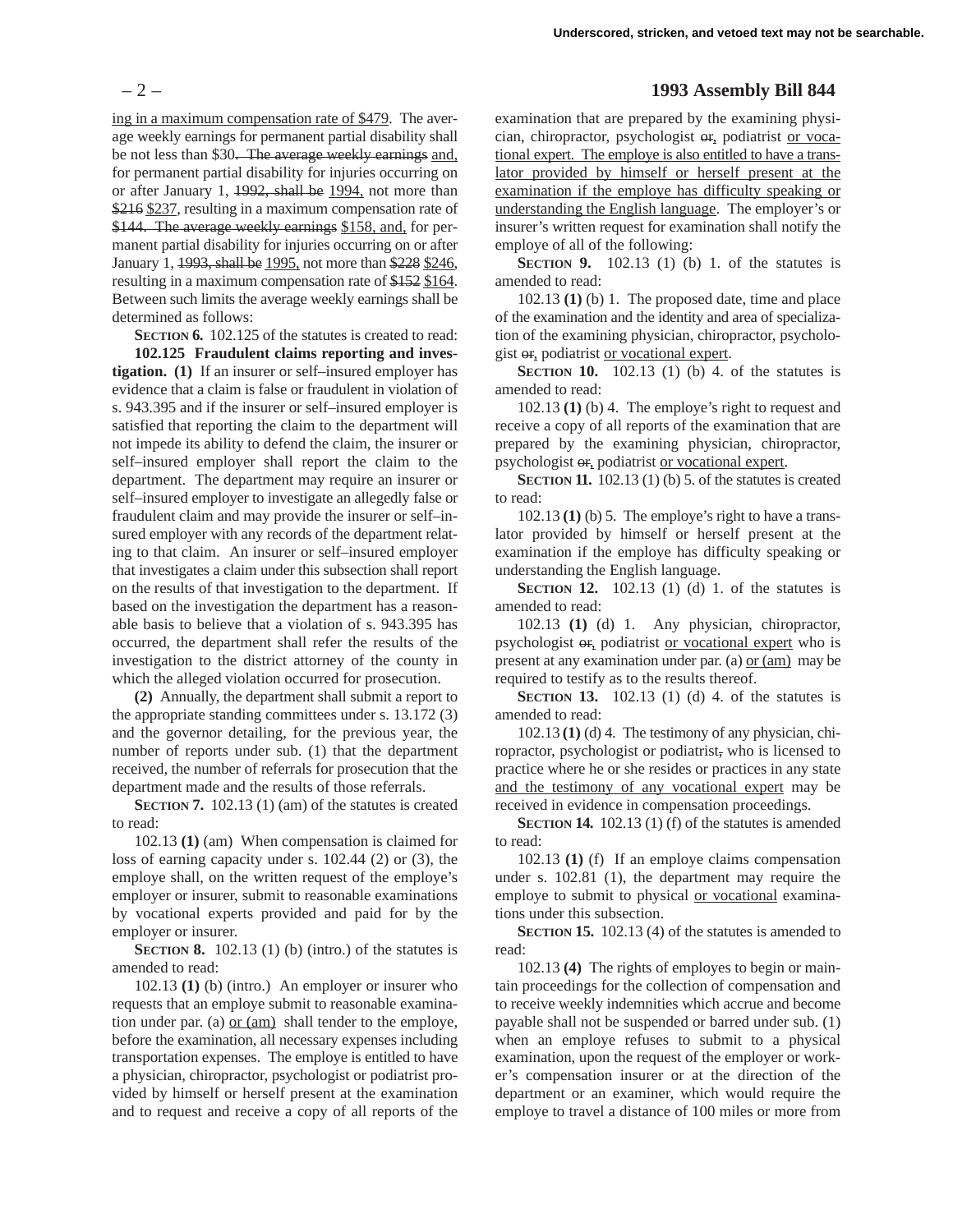## **1993 Assembly Bill 844** – 3 –

his or her place of residence, unless the employe has claimed compensation for treatment from a practitioner whose office is located 100 miles or more from the employe's place of residence or the department or examiner determines that any other circumstances warrant the examination. If the employe has claimed compensation for treatment from a practitioner whose office is located 100 miles or more from the employe's place of residence, the employer or insurer may request, or the department or an examiner may direct, the employe to submit to a physical examination in the area where the employe's treatment practitioner is located.

**SECTION 16.** 102.16 (2) (c) of the statutes is amended to read:

102.16 **(2)** (c) After a fee dispute is submitted to the department, the insurer or self–insured employer that is a party to the dispute shall provide to the department information on that fee and information on fees charged by other health service providers for comparable services. The insurer or self–insured employer shall obtain the information on comparable fees from a data base that is certified by the department under par. (h). Except as provided in par. (e)  $\overline{1}$ , if the insurer or self-insured employer does not provide the information required under this paragraph, the department shall determine that the disputed fee is reasonable and order that it be paid. If the insurer or self–insured employer provides the information required under this paragraph, the department shall use that information to determine the reasonableness of the disputed fee.

**SECTION 17.** 102.16 (2) (d) of the statutes is amended to read:

102.16 **(2)** (d) For fee disputes that are submitted to the department before July 1, 1994 1996, the department shall analyze the information provided to the department under par. (c) according to the criteria provided in this paragraph to determine the reasonableness of the disputed fee. The department shall determine that a disputed fee is reasonable and order that the disputed fee be paid if that fee is at or below the mean fee for the health service procedure for which the disputed fee was charged, plus 1.5 standard deviations from that mean, as shown by data from a data base that is certified by the department under par. (h). The department shall determine that a disputed fee is unreasonable and order that a reasonable fee be paid if the disputed fee is above the mean fee for the health service procedure for which the disputed fee was charged, plus 1.5 standard deviations from that mean, as shown by data from a data base that is certified by the department under par. (h), unless the health service provider proves to the satisfaction of the department that a higher fee is justified because the service provided in the disputed case was more difficult or more complicated to provide than in the usual case.

**SECTION 18.** 102.16 (2) (e) of the statutes is renumbered  $102.16$  (2) (e) 1. and amended to read:

102.16 **(2)** (e) 1. If Subject to subd. 2, if an insurer or self–insured employer that disputes the reasonableness of a fee charged by a health service provider cannot provide information, from a data base that is certified by the department under par. (h), on fees charged by other health service providers for comparable services because no department–certified data base is the data base to which the insurer or self–insured employer subscribes is not able to provide accurate information for the health service procedure at issue, the department may use any other information that the department considers to be reliable and relevant to the disputed fee to determine the reasonableness of the disputed fee.

**SECTION 19.** 102.16 (2) (e) 2. of the statutes is created to read:

102.16 **(2)** (e) 2. Notwithstanding subd. 1, the department may use only a hospital radiology data base that has been certified by the department under par. (h) to determine the reasonableness of a hospital fee for radiology services.

**SECTION 20.** 102.16 (2) (h) of the statutes is amended to read:

102.16 **(2)** (h) The department shall promulgate rules establishing procedures and requirements for the fee dispute resolution process under this subsection, including rules specifying the standards that health service fee data bases must meet for certification under this paragraph. Using those standards, the department shall certify data bases of the health service fees that various health service providers charge. In certifying data bases under this paragraph, the department shall certify at least one data base of hospital fees for radiology services, including diagnostic and interventional radiology, diagnostic ultrasound and nuclear medicine.

**SECTION 21.** 102.17 (8) of the statutes is created to read:

102.17 **(8)** Unless otherwise agreed to by all parties, an injured employe shall file with the department and serve on all parties at least 15 days before the date of the hearing an itemized statement of all medical expenses and incidental compensation under s. 102.42 claimed by the injured employe. The itemized statement shall include, if applicable, information relating to any travel expenses incurred by the injured employe in obtaining treatment including the injured employe's destination, number of trips, round trip mileage and meal and lodging expenses. The department may not admit into evidence any information relating to medical expenses and incidental compensation under s. 102.42 claimed by an injured employe if the injured employe failed to file with the department and serve on all parties at least 15 days before the date of the hearing an itemized statement of the medical expenses and incidental compensation under s. 102.42 claimed by the injured employe, unless the department is satisfied that there is good cause for the failure to file and serve the itemized statement.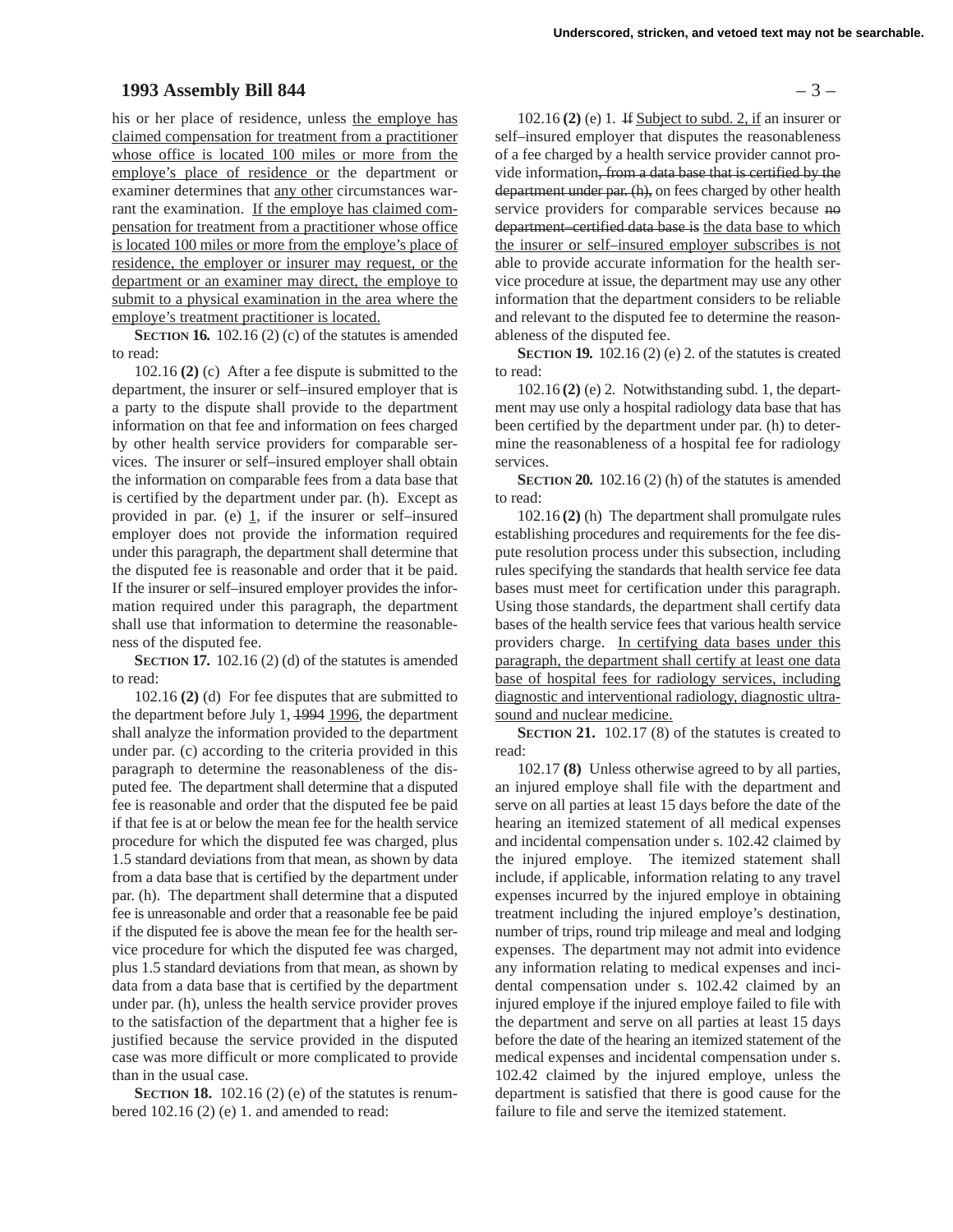**SECTION 22.** 102.175 of the statutes is renumbered 102.175 (1).

**SECTION 23.** 102.175 (2) of the statutes is created to read:

102.175 **(2)** If after a hearing or a prehearing conference the department determines that an injured employe is entitled to compensation but that there remains in dispute only the issue of which of 2 or more parties is liable for that compensation, the department may order one or more parties to pay compensation in an amount, time and manner as determined by the department. If the department later determines that another party is liable for compensation, the department shall order that other party to reimburse any party that was ordered to pay compensation under this subsection.

**SECTION 24.** 102.22 (1) of the statutes is amended to read:

102.22 **(1)** Where If the employer or his or her insurer is guilty of inexcusable delay inexcusably delays in making payments the first payment that is due an injured employe for more than 30 days after the day on which the employe leaves work as a result of an injury and if the amount due is \$500 or more, the payments as to which the delay is found shall be increased by 10%. If the employer or his or her insurer inexcusably delays in making the first payment that is due an injured employe for more than 14 days after the day on which the employe leaves work as a result of an injury, the payments as to which the delay is found may be increased by 10%. If the employer or his or her insurer inexcusably delays for any length of time in making any other payment that is due an injured employe, the payments as to which the delay is found shall may be increased by 10%. Where the delay is chargeable to the employer and not to the insurer s. 102.62 shall apply and the relative liability of the parties shall be fixed and discharged as therein provided. The department may also order the employer or insurance carrier to reimburse the employe for any finance charges, collection charges or interest which the employe paid as a result of the inexcusable delay by the employer or insurance carrier.

**SECTION 25.** 102.28 (2) (a) of the statutes is amended to read:

102.28 **(2)** (a) *Duty to insure payment for compensation.* Unless exempted by the department, every employer, as described in s. 102.04 (1), shall insure payment for that compensation in an insurer authorized to do business in this state. A joint venture may elect to be an employer under this chapter and obtain insurance for payment of compensation. If a joint venture that is subject to this chapter only because the joint venture elected to be an employer under this chapter is dissolved and cancels or terminates its contract for the insurance of compensation under this chapter, that joint venture is deemed to have effected withdrawal, which shall be effective on the day after the contract is canceled or terminated.

# – 4 – **1993 Assembly Bill 844**

**SECTION 26.** 102.31 (2) (a) of the statutes is amended to read:

102.31 **(2)** (a) No party to a contract of insurance may cancel it within the contract period or terminate or not renew it upon the expiration date until a notice in writing is given to the other party fixing the proposed date of cancellation or declaring that the party intends to terminate or does not intend to renew the policy upon expiration. Except as provided in par. (b), such a cancellation when an insurance company does not renew a policy upon expiration, the nonrenewal is not effective until 60 days after the insurance company has given written notice of the nonrenewal to the insured employer and the department. Cancellation or termination of a policy by an insurance company for any reason other than nonrenewal is not effective until 30 days after the insurance company has given written notice has been given of the cancellation or termination to the insured employer and the department. Notice to the department may be given either by personal service of the notice upon the department at its office in Madison or by sending the notice by facsimile machine transmission or certified mail addressed to the department at its office in Madison. The department may provide by rule that the notice of cancellation or termination be given by certified mail or facsimile machine transmission to the Wisconsin compensation rating bureau rather than to the department. Whenever the Wisconsin compensation rating bureau receives such a notice of cancellation or termination it shall immediately notify the department of the notice of cancellation or termination.

**SECTION 27.** 102.31 (2) (b) 2. of the statutes is amended to read:

102.31 **(2)** (b) 2. Regardless of whether notice has the notices required under par. (a) have been given to the department, a cancellation or termination is effective upon the effective date of replacement insurance coverage obtained by the employer or of an order exempting the employer from carrying insurance under s. 102.28 (2).

**SECTION 31.** 102.475 (1) (a) of the statutes is renumbered 102.475 (1).

**SECTION 32.** 102.475 (1) (b) of the statutes is repealed.

**SECTION 33.** 102.54 of the statutes is created to read:

**102.54 Injury to dominant hand.** If an injury to an employe's dominant hand causes a disability specified in s. 102.52 (1) to (9) or amputation of more than two–thirds of the distal joint of a finger, the period for which indemnity is payable for that disability or amputation is increased by 25%. This increase is in addition to any other increase payable under s. 102.53 but, for cases in which an injury causes more than one permanent disability, the increase under this section shall be based on the periods specified in s. 102.52 (1) to (9) for each disability and not on any increased period specified in s. 102.53.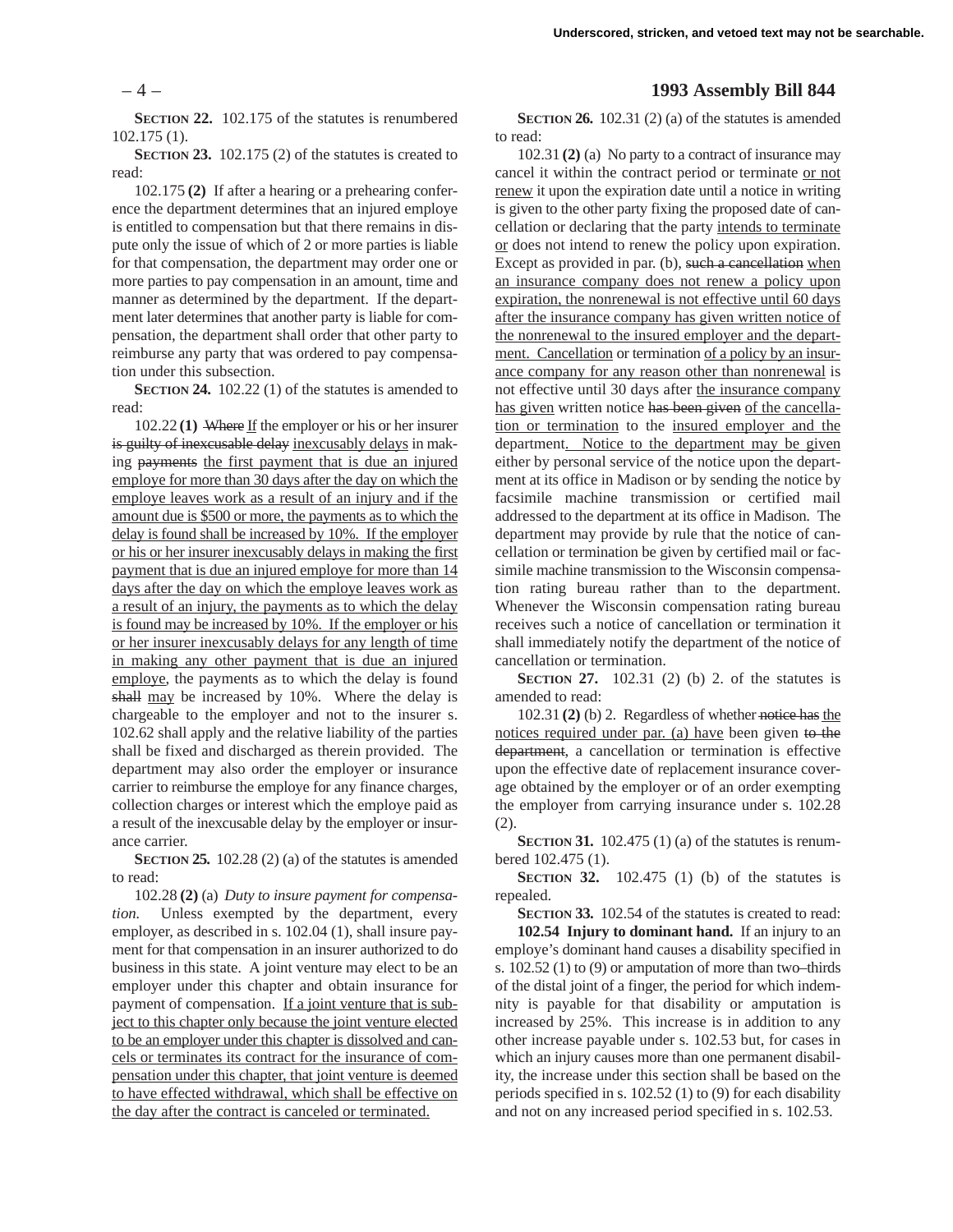#### **1993 Assembly Bill 844** – 5 –

**SECTION 34.** 102.80 (3) of the statutes is amended to read:

102.80 **(3)** (a) If the cash balance in the uninsured employers fund equals or exceeds \$3,000,000 \$4,000,000 before July 1, 1994 1996, and if, during the 6–month period immediately preceding the date on which the fund first equals or exceeds that cash balance or during any 6–month period after that date, the amounts specified in s. 102.81 (1) collected by the department equal or exceed 55% of the amounts assessed by the department under s. 102.82 during that 6–month period, the secretary shall consult the council on worker's compensation within 45 days after the cash balance equals or exceeds \$3,000,000 those goals are achieved. The secretary may file with the secretary of administration, within 15 days after consulting the council on worker's compensation, a certificate attesting that the cash balance equals or exceeds \$3,000,000 goals specified in this paragraph have been achieved.

(am) If the secretary files the certificate under par. (a) before August 15, 1994 1996, the department may expend the moneys in the uninsured employers fund to make payments under s. 102.81 (1) to employes of uninsured employers and to administer ss.  $102.28$  (4) and 102.80 to 102.89.

(b) If the secretary does not file the certificate under par. (a) before August 15, 1994 1996, the department may expend the moneys in the uninsured employers fund only to administer ss. 102.28 (4) and 102.80 to 102.89.

**SECTION 35.** 102.82 (2) (a) (intro.) of the statutes is amended to read:

102.82 **(2)** (a) (intro.) All Except as provided in pars. (ag), (am) and (ar), all uninsured employers shall pay to the department the greater of the following:

**SECTION 36.** 102.82 (2) (ag) of the statutes is created to read:

102.82 **(2)** (ag) An uninsured employer who is liable to the department under par. (a) 2 shall pay to the department, in lieu of the payment required under par. (a) 2., \$100 per day for each day that the employer is uninsured if all of the following apply:

1. The employer is uninsured for 7 consecutive days or less.

2. The employer has not previously been uninsured.

3. No injury for which the employer is liable under s. 102.03 has occurred during the period in which the employer is uninsured.

**SECTION 37.** 102.82 (2) (am) of the statutes is created to read:

102.82 **(2)** (am) The department may waive any payment owed under par. (a) by an uninsured employer if the department determines that the uninsured employer is subject to this chapter only because the uninsured employer has elected to become subject to this chapter under s. 102.05 (2) or 102.28 (2).

**SECTION 38.** 102.82 (2) (ar) of the statutes is created to read:

102.82 **(2)** (ar) The department may waive any payment owed under par. (a) or (ag) if the department determines that the sole reason for the uninsured employer's failure to comply with s. 102.28 (2) is that the uninsured employer was a victim of fraud, misrepresentation or gross negligence by an insurance agent or insurance broker or by a person whom a reasonable person would believe is an insurance agent or insurance broker.

**SECTION 39.** 102.82 (2) (b) of the statutes is amended to read:

102.82 **(2)** (b) The payment owed under par. (a) or (ag) is due within 30 days after the date on which the employer is notified. Interest shall accrue on amounts not paid when due at the rate of 1% per month.

**SECTION 40.** 102.83 of the statutes is created to read:

**102.83 Collection of uninsured employer payments. (1)** (a) If an uninsured employer fails to pay to the department any amount owed to the department under s. 102.82 and no appeal or other proceeding for review is pending and the time for taking an appeal has expired, the department or any authorized representative may issue a warrant directed to the clerk of circuit court for any county of the state. The clerk shall enter in the judgment docket the name of the uninsured employer mentioned in the warrant and the amount of the payments, interest, costs and other fees for which the warrant is issued and the date when the warrant is filed. A warrant so docketed shall be considered in all respects as a final judgment constituting a perfected lien on the uninsured employer's right, title and interest in all of the uninsured employer's real and personal property located in the county where the warrant is docketed. After the warrant is docketed, the department or any authorized representative may file an execution with the clerk of circuit court for filing by the clerk with the sheriff of any county where real or personal property of the uninsured employer is found, commanding the sheriff to levy upon and sell sufficient real and personal property of the uninsured employer to pay the amount stated in the warrant in the same manner as upon an execution against property issued upon the judgment of a court of record, and to return the warrant to the department and pay to it the money collected by virtue of the warrant within 60 days after receipt of the warrant.

(b) The clerk of circuit court shall accept, file and docket the warrant without prepayment of any fee, but the clerk shall submit a statement of the proper fee semiannually to the department covering the periods from January 1 to June 30 and July 1 to December 31 unless a different billing period is agreed to between the clerk and the department. The fees shall then be paid by the department, but the fees provided by s. 814.61 (5) for filing and docketing the warrants shall be added to the amount of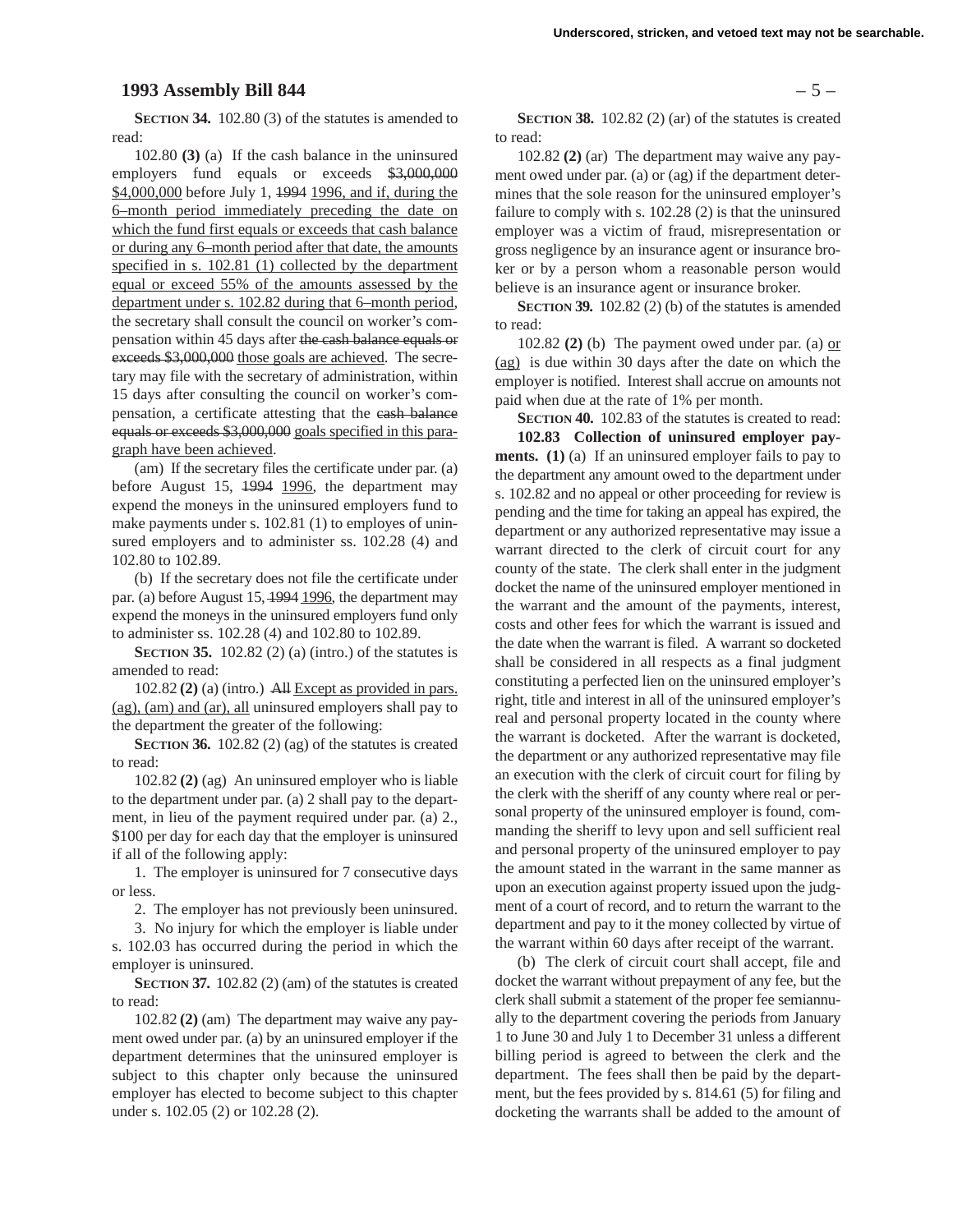#### – 6 – **1993 Assembly Bill 844**

the warrant and collected from the uninsured employer when satisfaction or release is presented for entry.

**(2)** The department may issue a warrant of like terms, force and effect to any employe or other agent of the department, who may file a copy of the warrant with the clerk of circuit court of any county in the state, and thereupon the clerk shall docket the warrant and it shall become a lien in the same manner, and with the same force and effect, as provided in sub. (1). In the execution of the warrant, the employe or other agent shall have all the powers conferred by law upon a sheriff, but may not collect from the uninsured employer any fee or charge for the execution of the warrant in excess of the actual expenses paid in the performance of his or her duty.

**(3)** If a warrant is returned not satisfied in full, the department shall have the same remedies to enforce the amount due for payments, interest, costs and other fees as if the department had recovered judgment against the uninsured employer and an execution had been returned wholly or partially not satisfied.

**(4)** When the payments, interest costs and other fees specified in a warrant have been paid to the department, the department shall issue a satisfaction of the warrant and file it with the clerk of circuit court. The clerk shall immediately make a record on the judgment docket of the satisfaction of the judgment. The department shall send a copy of the satisfaction to the uninsured employer.

**(5)** The department, if it finds that the interests of the state will not be jeopardized, and upon such conditions as it may exact, may issue a release of any warrant with respect to any real or personal property upon which the warrant is a lien or cloud upon title. The clerk of circuit court shall enter the release upon presentation of the release to the clerk and payment of the fee for filing the release and the release shall be conclusive proof that the lien or cloud upon the title of the property covered by the release is extinguished.

**(6)** At any time after the filing of a warrant, the department may commence and maintain a garnishee action as provided by ch. 812 or may use the remedy of attachment as provided by ch. 811 for actions to enforce a judgment. The place of trial of an action under ch. 811 or 812 may be either in Dane county or the county where the debtor resides and may not be changed from the county in which the action is commenced, except upon consent of the parties.

**(7)** If the department issues an erroneous warrant, the department shall issue a notice of withdrawal of the warrant to the clerk of circuit court for the county in which the warrant is filed. The clerk shall void the warrant and any liens attached by it.

**(8)** Any officer or director of an uninsured employer that is a corporation may be found individually and jointly and severally liable for the payments, interest, costs and other fees specified in a warrant under this section if after proper proceedings for the collection of those amounts from the corporation, as provided in this section, the corporation is unable to pay those amounts to the department. The personal liability of the officers and directors of a corporation as provided in this subsection survives dissolution, reorganization, bankruptcy, receivership, assignment for the benefit of creditors, judicially confirmed extension or composition, or any analogous situation of the corporation and shall be set forth in a determination or decision issued under s. 102.82.

**SECTION 41.** 102.835 of the statutes is created to read: **102.835 Levy for delinquent payments. (1)** DEFI-NITIONS. In this section:

(a) "Debt" means a delinquent payment.

(b) "Disposable earnings" means that part of the earnings of any individual after the deduction from those earnings of any amounts required by law to be withheld, any life, health, dental or similar type of insurance premiums, union dues, any amount necessary to comply with a court order to contribute to the support of minor children, and any levy, wage assignment or garnishment executed prior to the date of a levy under this section.

(c) "Federal minimum hourly wage" means that wage prescribed by 29 USC 206 (a) (1).

(d) "Levy" means all powers of distraint and seizure.

(e) "Payment" means a payment owed to the department under s. 102.82 and includes interest on that payment.

(f) "Property" includes all tangible and intangible personal property and rights to that property, including compensation paid or payable for personal services, whether denominated as wages, salary, commission, bonus or otherwise, amounts paid periodically pursuant to a pension or retirement program, rents, proceeds of insurance and amounts paid pursuant to a contract.

**(2)** POWERS OF LEVY AND DISTRAINT. If any uninsured employer who is liable for any debt fails to pay that debt after the department has made demand for payment, the department may collect that debt and the expenses of the levy by levy upon any property belonging to the uninsured employer. If the value of any property that has been levied upon under this section is not sufficient to satisfy the claim of the department, the department may levy upon any additional property of the uninsured employer until the debt and expenses of the levy are fully paid.

**(3)** DUTIES TO SURRENDER. Any person in possession of or obligated with respect to property or rights to property that is subject to levy and upon which a levy has been made shall, upon demand of the department, surrender the property or rights or discharge the obligation to the department, except that part of the property or rights which is, at the time of the demand, subject to any prior attachment or execution under any judicial process.

**(4)** FAILURE TO SURRENDER; ENFORCEMENT OF LEVY. (a) Any uninsured employer who fails to surrender any property or rights to property that is subject to levy, upon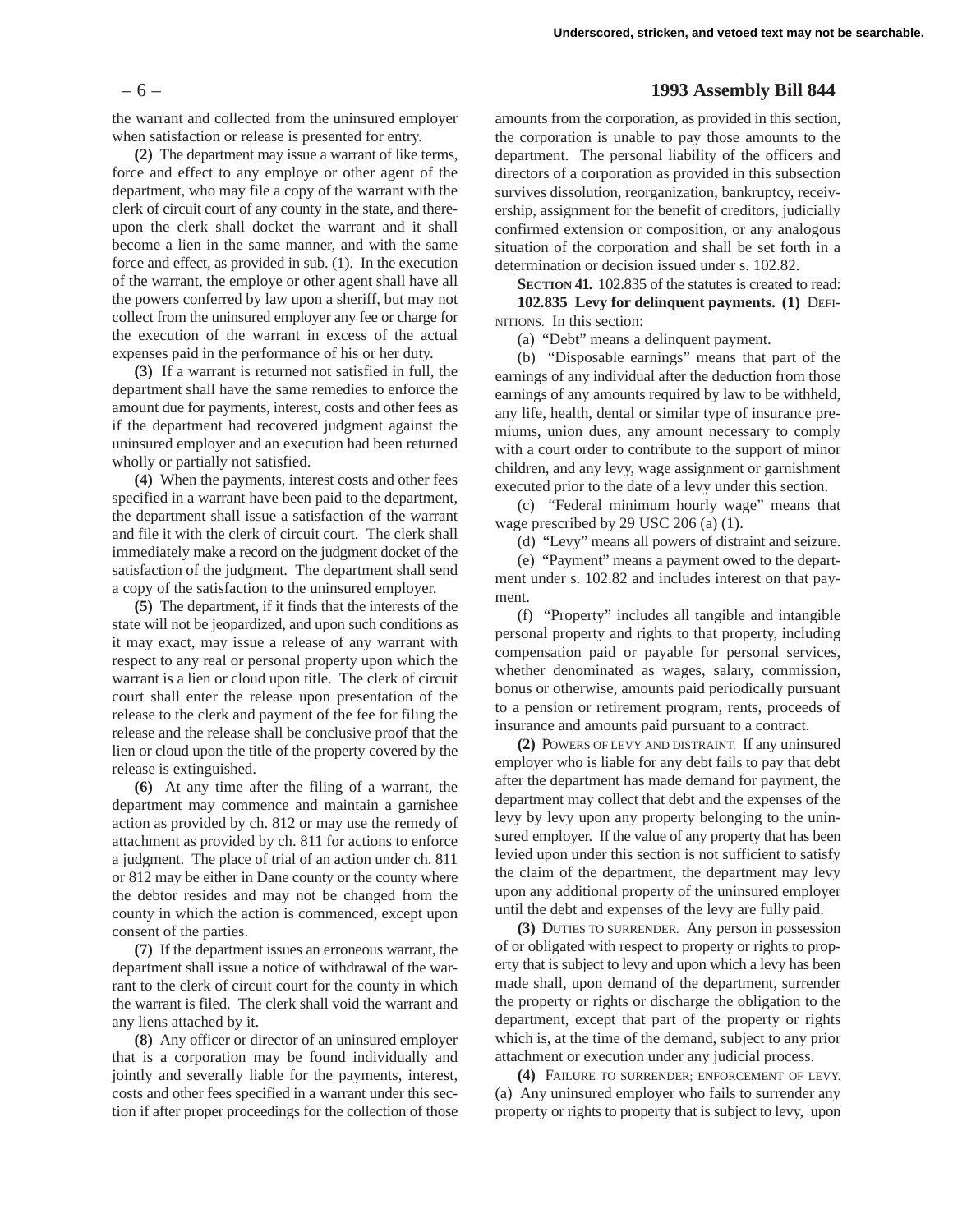# **1993 Assembly Bill 844** – 7 –

demand by the department, is subject to proceedings to enforce the amount of the levy.

(b) Any 3rd party who fails to surrender any property or rights to property subject to levy, upon demand of the department, is subject to proceedings to enforce the levy. The 3rd party is not liable to the department under this paragraph for more than 25% of the debt. The department shall serve a final demand as provided under sub. (13) on any 3rd party who fails to surrender property. Proceedings may not be initiated by the department until 5 days after service of the final demand. The department shall issue a determination under s. 102.82 to the 3rd party for the amount of the liability.

(c) When a 3rd party surrenders the property or rights to the property on demand of the department or discharges the obligation to the department for which the levy is made, the 3rd party is discharged from any obligation or liability to the uninsured employer with respect to the property or rights to the property arising from the surrender or payment to the department.

**(5)** ACTIONS AGAINST THIS STATE. (a) If the department has levied upon property, any person, other than the uninsured employer who is liable to pay the debt out of which the levy arose, who claims an interest in or lien on that property and who claims that that property was wrongfully levied upon may bring a civil action against the state in the circuit court for Dane county. That action may be brought whether or not that property has been surrendered to the department. The court may grant only the relief under par. (b). No other action to question the validity of or to restrain or enjoin a levy by the department may be maintained.

(b) In an action under par. (a), if a levy would irreparably injure rights to property, the court may enjoin the enforcement of that levy. If the court determines that the property has been wrongfully levied upon, it may grant a judgment for the amount of money obtained by levy.

(c) For purposes of an adjudication under this subsection, the determination of the debt upon which the interest or lien of the department is based is conclusively presumed to be valid.

**(6)** DETERMINATION OF EXPENSES. The department shall determine its costs and expenses to be paid in all cases of levy.

**(7)** USE OF PROCEEDS. (a) The department shall apply all money obtained under this section first against the expenses of the proceedings and then against the liability in respect to which the levy was made and any other liability owed to the department by the uninsured employer.

(b) The department may refund or credit any amount left after the applications under par. (a), upon submission of a claim for a refund or credit and satisfactory proof of the claim, to the person entitled to that amount.

**(8)** RELEASE OF LEVY. The department may release the levy upon all or part of property levied upon to facili-

tate the collection of the liability or to grant relief from a wrongful levy, but that release does not prevent any later levy.

**(9)** WRONGFUL LEVY. If the department determines that property has been wrongfully levied upon, the department may return the property at any time, or may return an amount of money equal to the amount of money levied upon.

**(10)** PRESERVATION OF REMEDIES. The availability of the remedy under this section does not abridge the right of the department to pursue other remedies.

**(11)** EVASION. Any person who removes, deposits or conceals or aids in removing, depositing or concealing any property upon which a levy is authorized under this section with intent to evade or defeat the assessment or collection of any debt may be fined not more than \$5,000 or imprisoned for not more than 3 years or both, and shall be liable to the state for the costs of prosecution.

**(12)** NOTICE BEFORE LEVY. If no appeal or other proceeding for review permitted by law is pending and the time for taking an appeal has expired, the department shall make a demand to the uninsured employer for payment of the debt which is subject to levy and give notice that the department may pursue legal action for collection of the debt against the uninsured employer. The department shall make the demand for payment and give the notice at least 10 days prior to the levy, personally or by any type of mail service which requires a signature of acceptance, at the address of the uninsured employer as it appears on the records of the department. The demand for payment and notice shall include a statement of the amount of the debt, including costs and fees, and the name of the uninsured employer who is liable for the debt. The uninsured employer's failure to accept or receive the notice does not prevent the department from making the levy. Notice prior to levy is not required for a subsequent levy on any debt of the same uninsured employer within one year after the date of service of the original levy.

**(13)** SERVICE OF LEVY. (a) The department shall serve the levy upon the uninsured employer and 3rd party by personal service or by any type of mail service which requires a signature of acceptance.

(b) Personal service shall be made upon an individual, other than a minor or incapacitated person, by delivering a copy of the levy to the uninsured employer or 3rd party personally; by leaving a copy of the levy at the uninsured employer's dwelling or usual place of abode with some person of suitable age and discretion residing there; by leaving a copy of the levy at the business establishment of the uninsured employer with an officer or employe of the uninsured employer; or by delivering a copy of the levy to an agent authorized by law to receive service of process.

(c) The department representative who serves the levy shall certify service of process on the notice of levy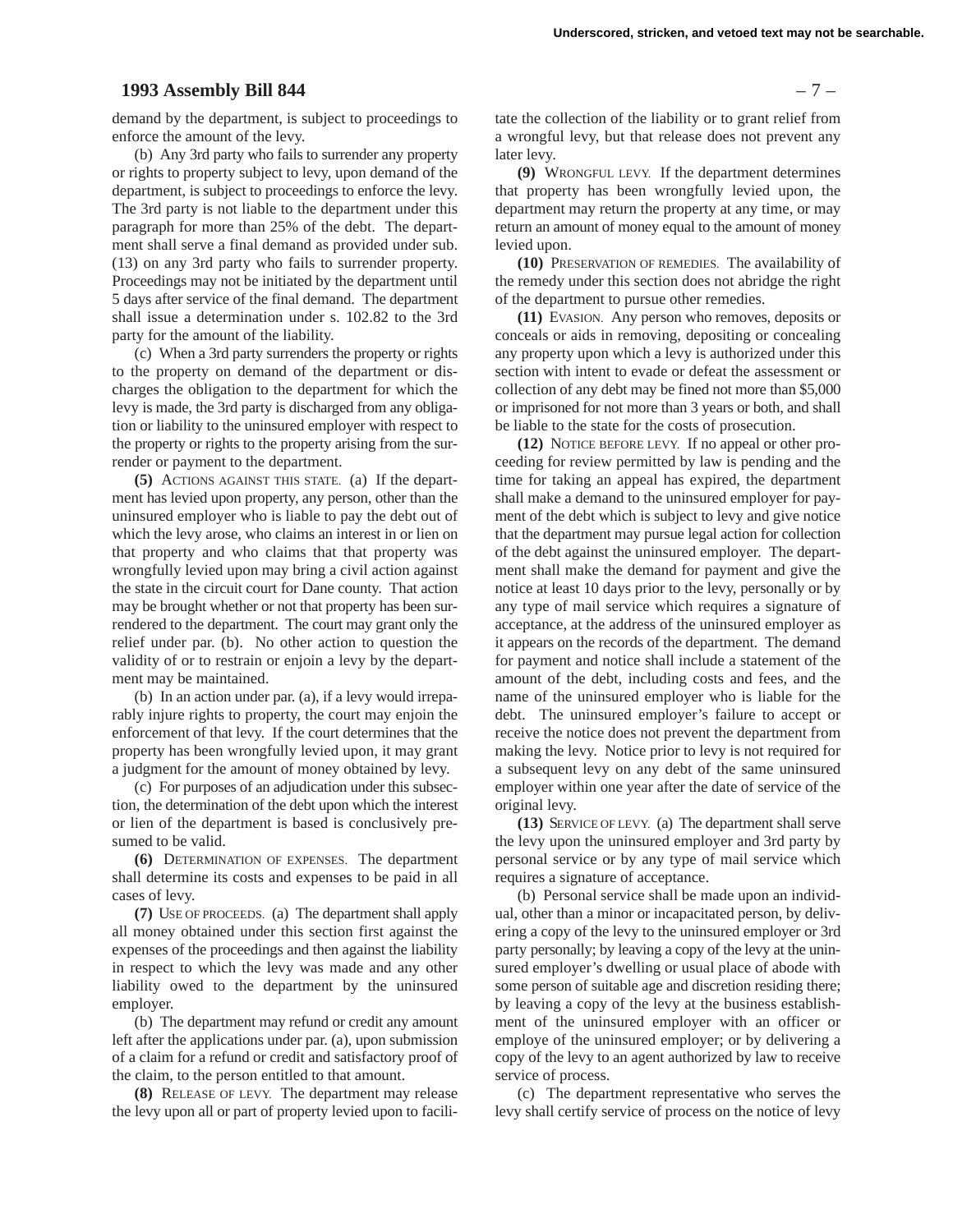form and the person served shall acknowledge receipt of the certification by signing and dating it. If service is made by mail, the return receipt is the certificate of service of the levy.

(d) The uninsured employer's or 3rd party's failure to accept or receive service of the levy does not invalidate the levy.

**(14)** ANSWER BY 3RD PARTY. Within 20 days after the service of the levy upon a 3rd party, the 3rd party shall file an answer with the department stating whether the 3rd party is in possession of or obligated with respect to property or rights to property of the uninsured employer, including a description of the property or the rights to property and the nature and dollar amount of any such obligation.

**(15)** DURATION OF LEVY. A levy is effective from the date on which the levy is first served on the 3rd party until the liability out of which the levy arose is satisfied, until the levy is released or until one year after the date of service, whichever occurs first.

**(16)** WAGES EXEMPT FROM LEVY. An uninsured employer is entitled to an exemption from levy of the greater of the following:

(a) A subsistence allowance of 75% of the uninsured employer's disposable earnings then due and owing.

(b) An amount equal to 30 times the federal minimum hourly wage for each full week of the uninsured employer's pay period.

(c) In the case of earnings for a period other than a week, a subsistence allowance computed so that it is equivalent to that provided in par. (b) using a multiple of the federal minimum hourly wage prescribed by rule of the department.

**(17)** EXEMPTIONS. The first \$1,000 of an account in a depository institution is exempt from any levy under this section. No other property is exempt from levy except as provided in sub. (16).

**(18)** RESTRICTION ON EMPLOYMENT PENALTIES BY REA-SON OF LEVY. No employer may discharge or otherwise discriminate with respect to the terms and conditions of employment against any employe by reason of the fact that his or her earnings have been subject to levy for any one levy or because of compliance with any provision of this section. Whoever wilfully violates this subsection may be fined not more than \$1,000 or imprisoned for not more than one year or both.

**(19)** HEARING. Any uninsured employer who is subject to a levy proceeding made by the department may request a hearing under s. 102.17 to review the levy proceeding. The hearing is limited to questions of prior payment of the debt that the department is proceeding against, and mistaken identity of the uninsured employer. The levy is not stayed pending the hearing in any case in which property is secured through the levy.

**(20)** COST OF LEVY. Any 3rd party is entitled to a levy fee of \$5 for each levy in any case where property is

# – 8 – **1993 Assembly Bill 844**

secured through the levy. The 3rd party shall deduct the fee from the proceeds of the levy.

**SECTION 42.** 102.84 of the statutes is created to read:

**102.84 Preference of required payments.** Subject to the federal bankruptcy laws, in the event of an uninsured employer's dissolution, reorganization, bankruptcy, receivership, assignment for benefit of creditors, judicially confirmed extension proposal or composition, or any analogous situation including the administration of estates in circuit courts, the payments required of the uninsured employer under s. 102.82 shall have preference over all claims of general creditors and shall be paid next after the payment of preferred claims for wages.

**SECTION 43.** 102.85 (2m) of the statutes is created to read:

102.85 **(2m)** The court may waive a forfeiture imposed under sub. (1) or (2) if the court finds that the employer is subject to this chapter only because the employer elected to become subject to this chapter under s. 102.05 (2) or 102.28 (2).

**SECTION 44.** 102.85 (2p) of the statutes is created to read:

102.85 **(2p)** The court may waive a forfeiture imposed under sub. (1) or (2) if the court finds that the sole reason for the uninsured employer's failure to comply with s. 102.82 (2) is that the uninsured employer was a victim of fraud, misrepresentation or gross negligence by an insurance agent or insurance broker or by a person whom a reasonable person would believe is an insurance agent or insurance broker.

**SECTION 45.** 303.21 (1) (b) of the statutes is amended to read:

303.21 **(1)** (b) Inmates are included under par. (a) if they are participating in a structured work program away from the institution grounds under s. 302.15. Inmates are not included under par. (a) if they are employed in a prison industry under s. 303.06 (2), participating in a work release program under s. 303.065 (2) or participating in the transitional employment program, but they are eligible for worker's compensation benefits as provided under ch. 102.

**SECTION 46.** 303.215 of the statutes is created to read:

**303.215 Compensation to prisoners injured in prison industries employment.** In accordance with s. 102.03 (2), for an inmate of a state institution employed under s. 303.06 (2), compensation under ch. 102 on being released from the institution, either on parole or on final discharge, is the exclusive remedy against the department and any employe of the department for any injury sustained by the inmate while performing service growing out of and incidental to that employment. The department shall make any payments required under this section from the revolving appropriation for the operation of prison industries or, if there is no revolving appropriation for the operation of prison industries, from the general fund.